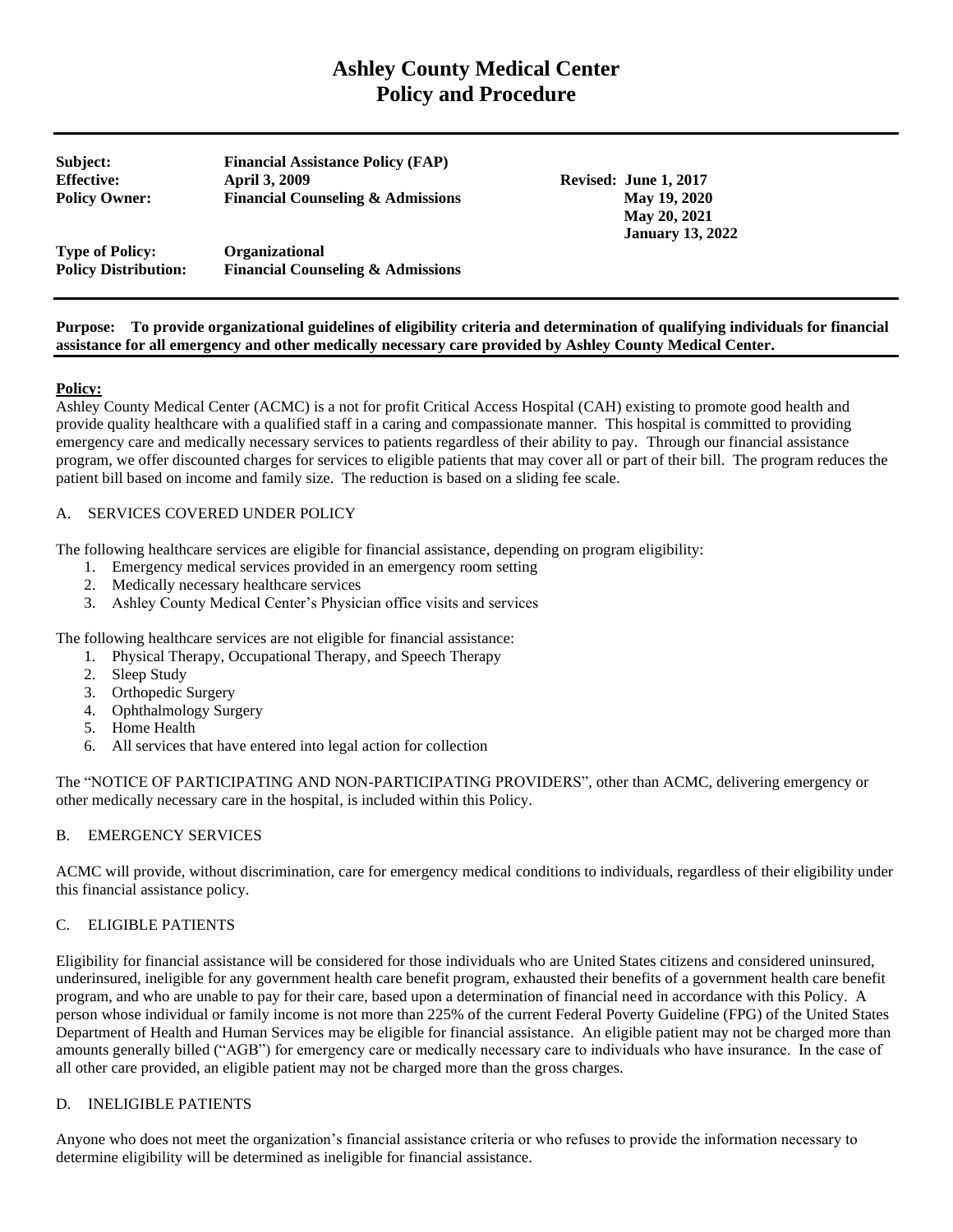# E. DEFINITIONS:

Emergency Medical Care – Care provided by a hospital facility for emergency medical conditions.

Emergency Medical Conditions – Means emergency medical conditions as defined in section 1867 of the Social Security Act (42 U.S.C. 1395dd).

Medically Necessary Services –

- 1. Are consistent with the person's symptoms, diagnosis, condition, or injury;
- 2. Are recognized as the prevailing standard and are consistent with generally accepted professional medical standards of the provider's peer group;
- 3. Are provided in response to a life-threatening condition; to treat pain, injury, illness, or infection; to treat a condition which would result in physical or mental disability; or to achieve a level of physical or mental function consistent with prevailing standards for the diagnosis or condition;
- 4. Are not furnished primarily for the convenience of the person or the provider; and
- 5. There is no other equally effective course of treatment available or suitable for the person needing the services which is more conservative or substantially less costly.

Application Period – The period during which an application must be accepted and processed under this policy. The application begins on the date the care was provided and ends on the later of the 240<sup>th</sup> day after the date that the first post-discharge billing statement for the care is provided. Applications may be accepted outside of the application period.

Medically Indigent Person – A person whom the organization has determined is unable to pay some or all of his/her medical bills because the individual's income is equal to or less than 225% of FPG.

Family Unit – Consists of individuals living alone; and spouses, parents and their children under age 21 or disabled living in the same household. A family unit may include minor children living with a legal guardian.

Gross Income – Total family unit income before taxes for the most recent three (3) months. Family unit income may include earnings, unemployment compensation, workers' compensation, Social Security, Supplemental Security Income, public assistance, veteran's payments, survivor benefits, pension or retirement income, interest, dividends, rents, royalties, income from estates, trusts, educational assistance, alimony, child support, assistance from outside the household, and other miscellaneous sources. Noncash benefits (such as food stamps and housing subsidies) do not count. If an individual is a non-relative and living with a family, his/her income is not included in gross income.

Amounts Generally Billed (AGB) – The amounts generally billed for emergency or other medically necessary care to individuals who have insurance covering such care.

Extraordinary Collection Action (ECA) – Includes any of the following actions:

- Selling an individual's debt to another party;
- Reporting adverse information about the individual to consumer credit reporting agencies or credit bureaus;
- Deferring or denying, or requiring a payment before providing medically necessary care because of an individual's nonpayment of one or more bills for previously provided care covered under this policy;
- Actions that require a legal or judicial process, which may include liens, foreclosure, attachment, seizure, commending a civil action, causing an individual's arrest, causing an individual to be subject to a writ of body attachment and garnishment.

# F. AMOUNT OF FINANCIAL ASSISTANCE

The hospital bill may be discounted up to 100% if the qualified patient income does not exceed 225% of the FPG (family unit adjusted). To qualify for this program, the patient must not qualify for public aid or payment from other third-party sources, including Medicare and/or Medicaid.

Patients who qualify for a reduction in their patient bill or do not financially qualify for a reduction can arrange for installment payments. After a financial assessment, the appropriate monthly payment will be assigned with a prescribed timeframe.

Ashley County Medical Center's "NOTICE OF AVAILABILITY OF UNCOMPENSATED SERVICES" provides further details regarding the eligibility and amounts of financial assistance.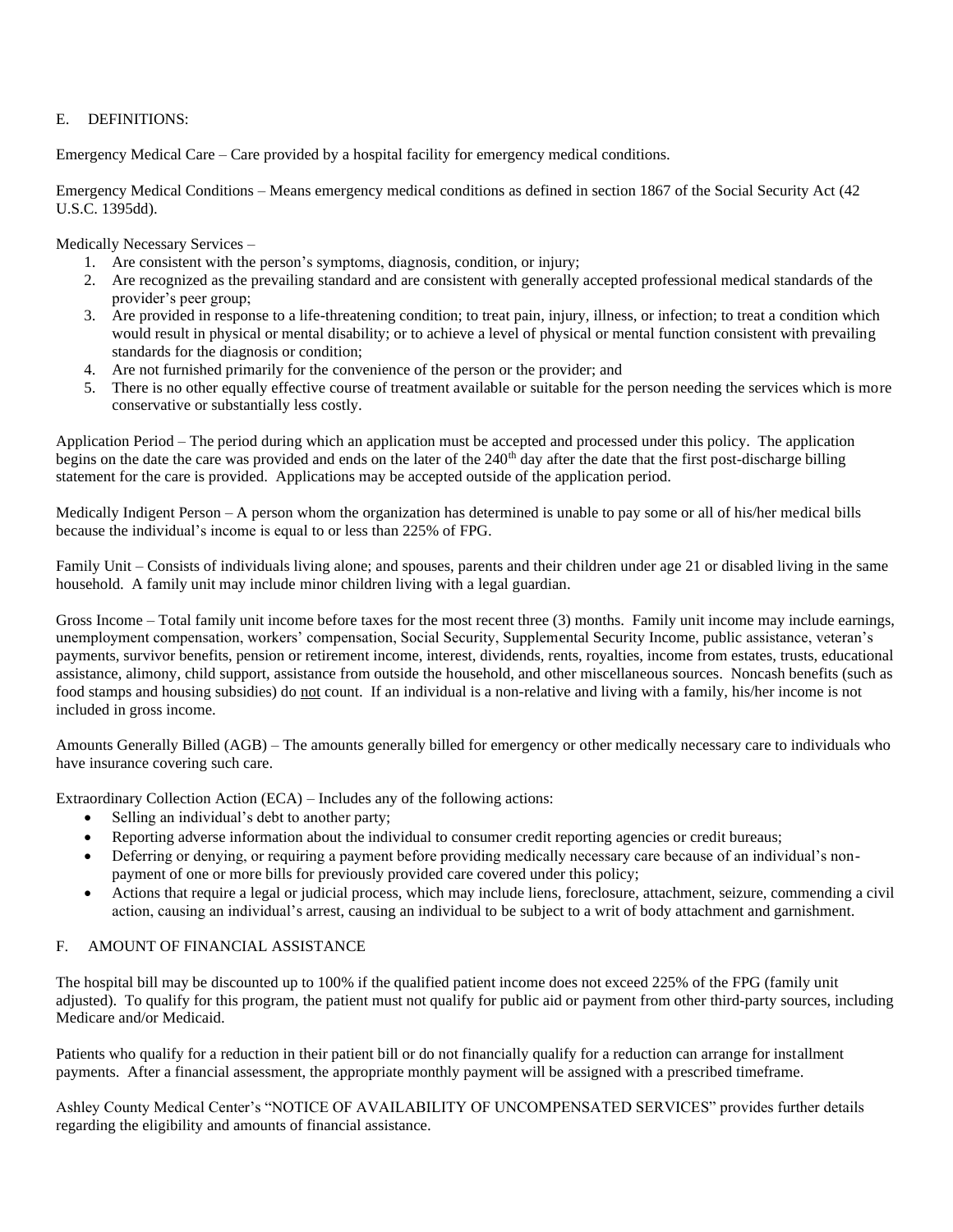# G. METHOD OF APPLYING FOR FINANCIAL ASSISTANCE AND DETERMINATION PROCEDURES

In order to determine if a patient is eligible for assistance, an application must be completed by the patient or guarantor. The hospital will then review the application and make a determination of eligibility. Approval is valid for a period of one year. Patients must apply (or reapply) for free or reduced charges with current financial information on an annual basis.

In order to qualify for assistance, the patient must:

- Complete an application form
- Provide documentation of gross income for the last three (3) months, including where applicable;
	- o Federal tax form 1040
	- o Last three pay stubs for all household members (or if unavailable, a letter from employer stating weekly wages)
	- o Provide evidence that patient has pursued all other payment sources, including public aid
	- o Provide bank statements for the last two months for all household members

Upon completion, the application and related material will be reviewed for a decision of eligibility by the Financial Counseling Supervisor. Until the hospital has made reasonable efforts to determine the patient's eligibility, we will refrain from initiating extraordinary collection activities.

An application will be considered in a "HOLD" status if a third party coverage is discovered that will pay for the related services. The determination process will not continue until the receipt of those monies.

Upon final approval, the eligible amount will be adjusted off the patient balance and a determination letter will be mailed to the patient informing them of the results of their application. Unless the application is placed in "HOLD" status, the determination process will be completed within ten (10) business days of receipt of the completed application.

If the application is not approved, a determination letter will be mailed to the patient informing them of the results of their application. If the patient believes the initial decision regarding his or her eligibility is incorrect, he or she may appeal the determination directly to the Financial Counseling Supervisor. A decision regarding this appeal will be made within five (5) business days.

It is preferred, but not required, that a request for financial assistance and a determination of financial need occur prior to rendering the non-emergent medically necessary service. However, the determination may be done at any point in the collection cycle prior to legal action. The need for financial assistance shall be re-evaluated at each subsequent time of service if the last financial evaluation was completed more than one (1) year prior, or at any time additional information relevant to the eligibility of the patient for financial assistance becomes known.

# H. COLLECTION ACTIONS

For patients who qualify for financial assistance and who are cooperating in good faith to resolve their discounted hospital bills, Ashley County Medical Center may offer extended payment plans. In these cases, the hospital will not send unpaid bills to outside collection agencies and will cease all collection efforts. Ashley County Medical Center will not impose extraordinary collection actions such as wage garnishments; liens on primary residences, or other legal actions for any patient without first making reasonable efforts to determine whether that patient is eligible for charity care under this financial assistance policy. Reasonable efforts shall include:

- 1. Verifying that the patient owes the unpaid bills;
- 2. Providing information to the patient regarding the availability of financial assistance;
- 3. Providing determination of eligibility on a timely basis;
- 4. Requesting that the patient identify all sources of third-party payments;
- 5. Determining that the hospital has pursued collections from the third-party payment sources identified by the patient;
- 6. Documenting that the hospital has or has attempted to offer the patient the opportunity to apply for charity care pursuant to this policy and that the patient has not complied with the hospital's application requirements; and
- 7. Documenting that the patient has been offered a payment plan but has not honored the terms of that plan.

# I. MEASURES TO WIDELY PUBLICIZE FINANCIAL ASSITANCE POLICY

Ashley County Medical Center's Financial Assistance Policy is available to the public using various means, which may include, but is not limited to the posting of the policy:

- In patients' bills.
- In the emergency room, admitting and registration departments, and patient financial service offices which are located on hospital campus locations, and at other public places as Ashley County Medical Center may elect;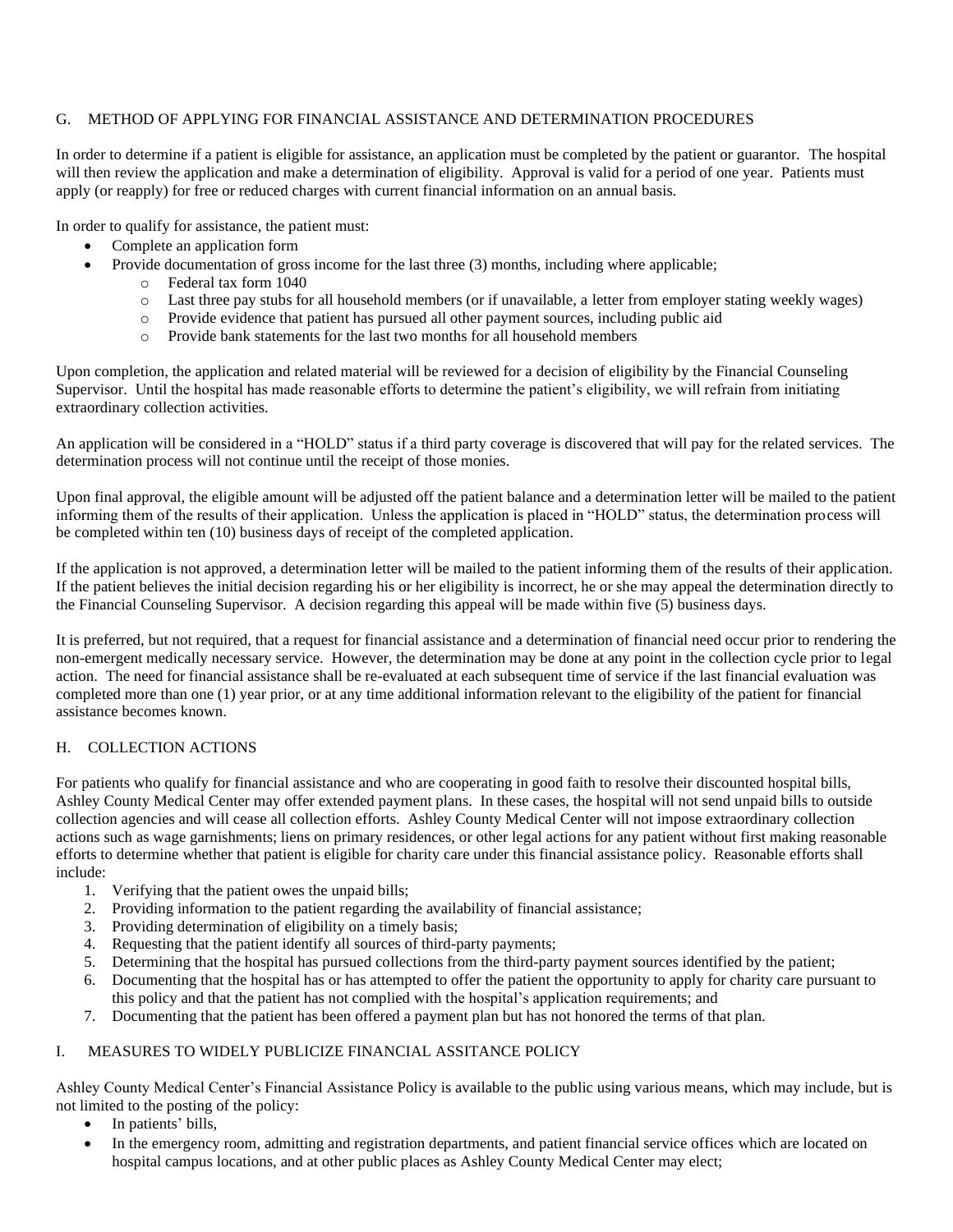- On the hospital website;
- In brochures available in patient access sites; and
- At other places within the community served by the hospital as Ashley County Medical Center may elect.

Such notices and summary information shall be provided in the primary languages spoken by the population serviced by Ashley County Medical Center. Referral of patients for financial assistance may be made by any member of the hospital staff or medical staff, including physicians, nurses, financial counselors, social workers, case managers, chaplains, and religious sponsors. A request for charity may be made by the patient or a family member, close friend, or associate of the patient, subject to application privacy laws.

# NOTICE OF AVILABILITY OF UNCOMPENSATED SERVICES

At Ashley County Medical Center, free or discounted services are available for medically necessary, non-elective inpatient and outpatient services to qualifying individuals.

#### ELIGBILITY CRITERIA:

To be eligible to receive free or reduced-charge care, your family income must not be more than 225% of the U.S. Department of Health and Human Services Federal Poverty Guidelines based upon family size.

If you think you may be eligible for free or reduced-charge services, you may make this request at Ashley County Medical Center. A written conditional or final determination of your eligibility will be made within ten (10) business days of your request.

To qualify for some level of free or reduced-charge care, your family income must be no more than 225% of the following income scale:

| Size of Family Unit | <b>Federal Poverty</b> | 100% Financial    | 75% Financial     | 50% Financial     | 25% Financial     |
|---------------------|------------------------|-------------------|-------------------|-------------------|-------------------|
|                     | Guidelines (FPG)       | Assistance (150%) | Assistance (175%) | Assistance (200%) | Assistance (225%) |
|                     |                        | FPG               | FPG)              | FPG               | FPG               |
|                     | \$12,880               | \$19,320          | \$22,540          | \$25,760          | \$28,980          |
| $\mathfrak{D}$      | \$17,420               | \$26,130          | \$30,485          | \$34,840          | \$39,192          |
| 3                   | \$21,960               | \$32,940          | \$38,430          | \$43,920          | \$49,410          |
| 4                   | \$26,500               | \$39,750          | \$46,375          | \$53,000          | \$59,625          |
| 5                   | \$31,040               | \$46,560          | \$54,320          | \$62,080          | \$69,840          |
| 6                   | \$35,580               | \$53,370          | \$62,265          | \$71,160          | \$80,055          |
| $\overline{7}$      | \$40,120               | \$60,180          | \$70,210          | \$80,240          | \$90,270          |
| 8                   | \$44,660               | \$66,990          | \$78,155          | \$89,320          | \$100,485         |

For families/households with more than 8 persons, add \$4,540 for each additional person to the Federal Poverty Guidelines, \$6,810 for 100% Financial Assistance, \$7,945 for 75% Financial Assistance, \$9,080 for 50% Financial Assistance, and \$10,215 for 25% Financial Assistance.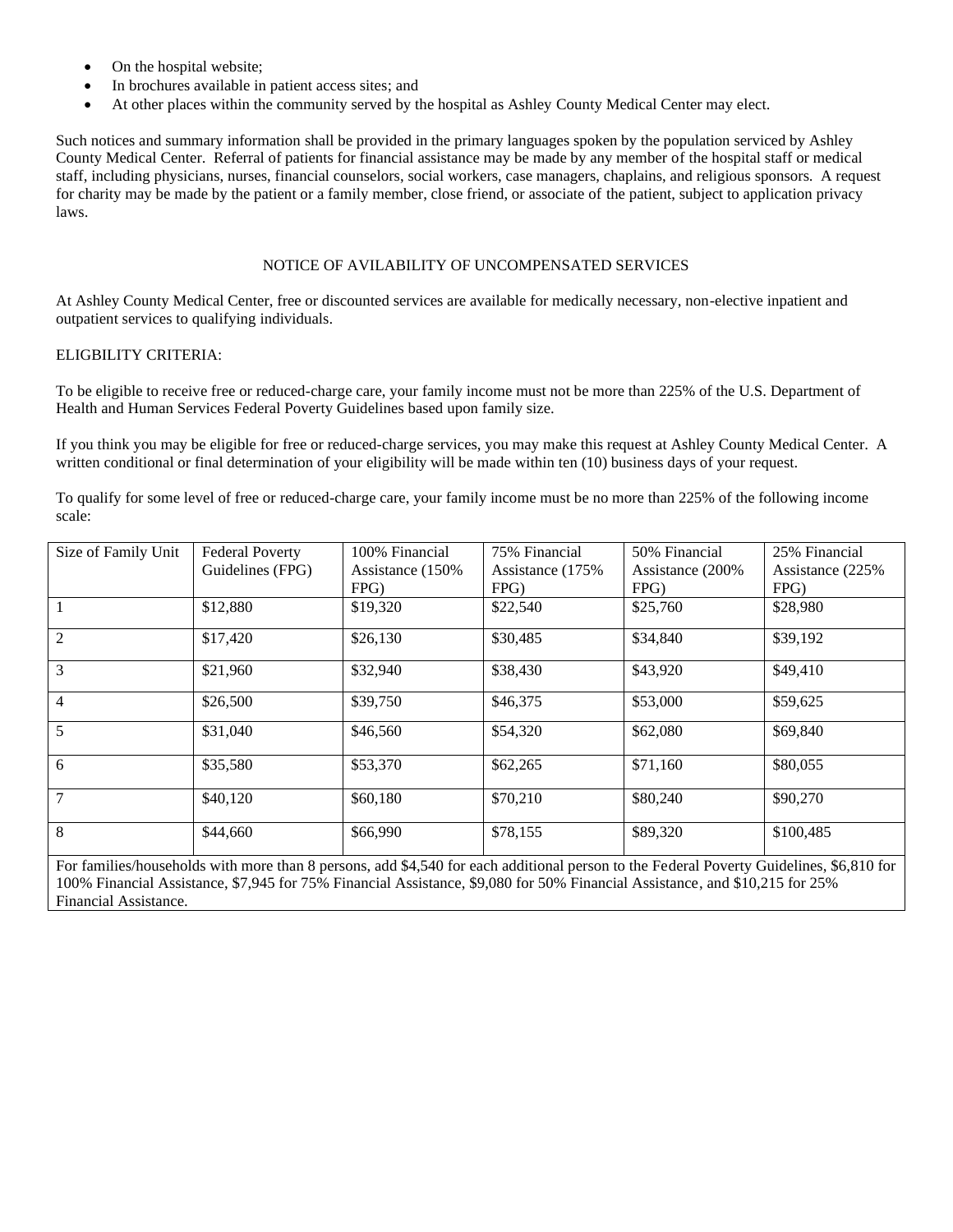# NOTICE OF PARTICIPATING AND NON-PARTICIPATING PROVIDERS

| <b>PROVIDERS</b>                                    | PARTICIPATING INDICATION |  |  |  |
|-----------------------------------------------------|--------------------------|--|--|--|
| Arkansas Pathology                                  | N <sub>o</sub>           |  |  |  |
| BCS, Inc. (Anesthesia Billing)                      | Yes                      |  |  |  |
| <b>Emergency Staffing Solutions (ER Physicians)</b> | No                       |  |  |  |
| Laboratory Corporation of America (Reference Lab)   | No                       |  |  |  |
| Cheryl Rabalais, ANP - Family Practice              | Yes                      |  |  |  |
| Pamela Winston, ANP - Family Practice               | Yes                      |  |  |  |
| Jenny Murphy, ANP - Family Practice                 | Yes                      |  |  |  |
| Julie Bays, ANP - Family Practice                   | Yes                      |  |  |  |
| Tracey Longstreth, ANP - Family Practice            | Yes                      |  |  |  |
| Dr. Adam Sandlin - Obstetrics/Gynecology            | No                       |  |  |  |
| Dr. Appalanaidu Sasapu - Oncology/Hematology        | No                       |  |  |  |
| Dr. Balil Malik - Oncology/Hematology               | Yes                      |  |  |  |
| Dr. Barry Thompson - Family Practice                | No                       |  |  |  |
| Dr. Benjamin Walsh - Family Practice                | Yes                      |  |  |  |
| Dr. Brad Walsh - Family Practice                    | Yes                      |  |  |  |
| Dr. Bradley Fogel - Pathology                       | No                       |  |  |  |
| Dr. Charles Clogston - Cardiology                   | No                       |  |  |  |
| Dr. Curtis Lowery - Obstetrics/Gynecology           | No                       |  |  |  |
| Dr. David Pope - Pathology                          | No                       |  |  |  |
| Dr. David Tamas - Radiology                         | No                       |  |  |  |
| Dr. David Wells - Radiology                         | No                       |  |  |  |
| Dr. Dawn Hughes - Obstetrics/Gynecology             | No                       |  |  |  |
| Dr. Douglas Kerin - Radiology                       | No                       |  |  |  |
| Dr. Everett Magann - Obstetrics/Gynecology          | No                       |  |  |  |
| Dr. Felicia Watkins-Brown - Family Practice         | Yes                      |  |  |  |
| Dr. Henry Gomez - Pediatrics                        | Yes                      |  |  |  |
| Dr. Ian Birkett - Pathology                         | No                       |  |  |  |
| $\overline{\text{Dr.}}$ Ian Cawich - Cardiology     | No                       |  |  |  |
| Dr. Ira Murphy - OB/GYN                             | Yes                      |  |  |  |
| Dr. James Atkins - Pediatrics                       | No                       |  |  |  |
| Dr. James Workman - Radiology                       | No                       |  |  |  |
| Dr. Johnnie Hinton - Nephrology                     | No                       |  |  |  |
| Dr. Kara Worley - Obstetrics/Gynecology             | Yes                      |  |  |  |
| Dr. Katherine Steward - Pathology                   | No                       |  |  |  |
| Dr. Kathleen Sitarik - Radiology                    | No                       |  |  |  |
| Dr. Keith Schluterman - Neurology                   | No                       |  |  |  |
| Dr. Kenneth Richards - Pediatrics                   | Yes                      |  |  |  |
| Dr. Lon Bitzer – General Surgery                    | Yes                      |  |  |  |
| Dr. Mark Malloy - Internal Medicine                 | Yes                      |  |  |  |
| Dr. Michael Allen - Pathology                       | No                       |  |  |  |
| Dr. Michael Huber - Cardiology                      | No                       |  |  |  |
| Dr. Michael Schonefeld - Nephrology                 | No                       |  |  |  |
| Dr. Michael Weiner - Pathology                      | No                       |  |  |  |
| Dr. Nafisa Daiani - Obstetrics/Gynecology           | No                       |  |  |  |
| Dr. Nicholas Willis - Cardiology                    | No                       |  |  |  |
| Dr. Nurreddin Almaddah - Cardiology                 | No                       |  |  |  |
| Dr. Paul Stout - Pathology                          | No                       |  |  |  |
| Dr. Paul Wendel - Obstetrics/Gynecology             | No                       |  |  |  |
| Dr. Perkins Mukunyadzi - Pathology                  | No                       |  |  |  |
| Dr. Sarahrose Webster - General Surgery             | Yes                      |  |  |  |
| Dr. Scott Claycomb - Ophthalmology                  | No                       |  |  |  |
| Dr. Stephen Sturdivant - Pathology                  | No                       |  |  |  |
| Dr. Stewart Rushton - Obstetrics/Gynecology         | No                       |  |  |  |
| Dr. Warren MacDonald - Orthopedic Surgeon           | Yes                      |  |  |  |
| Dr. William Lim - Radiology                         | N <sub>0</sub>           |  |  |  |